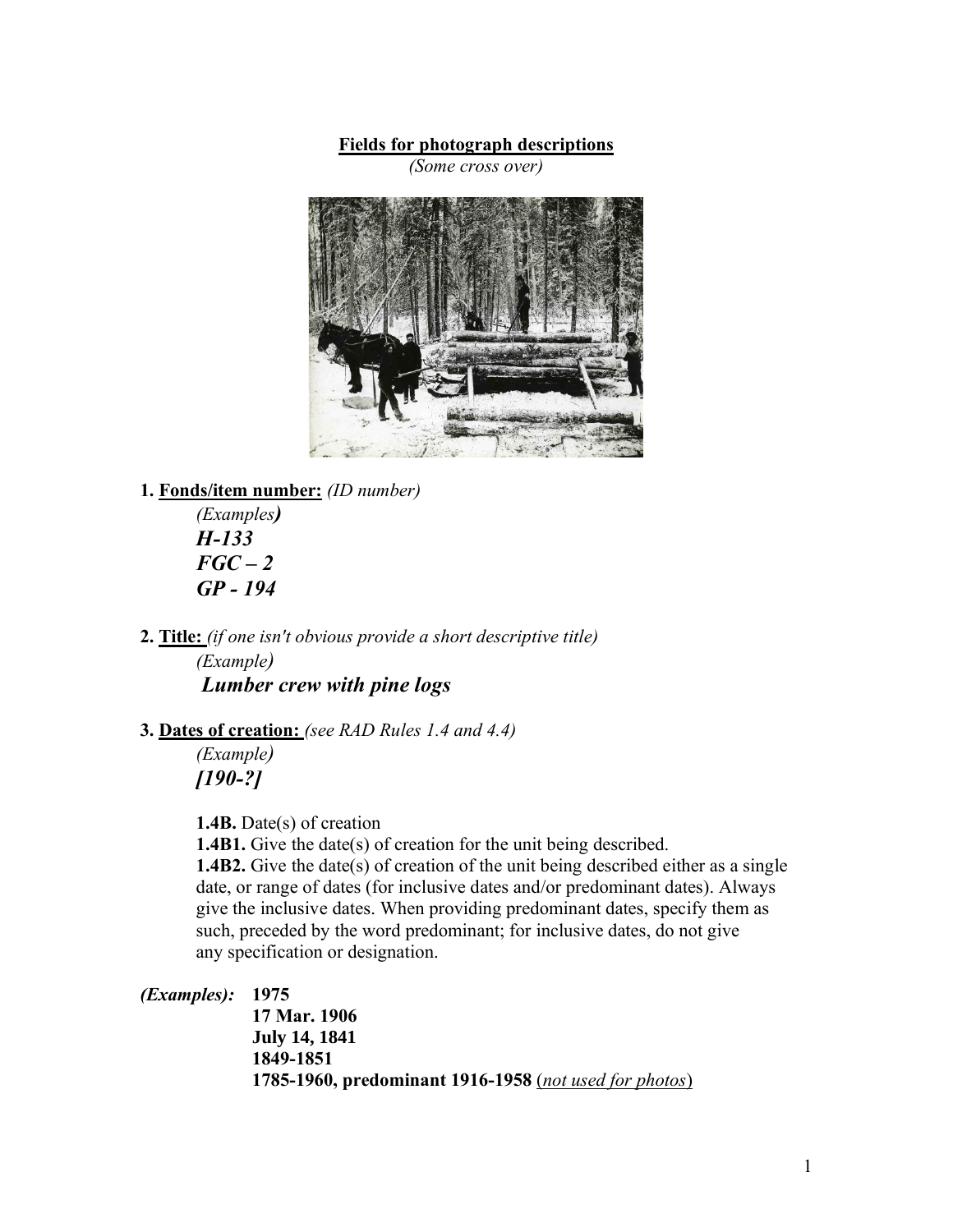**1.4B5.** For the recording of probable and uncertain dates use the following recording conventions.

*(Examples):* **[1867?]** = *probable date* **[ca. 1867]** = *approximate date* **[before 1867]** = *terminal date* **[ca. 1880]-1930 =** *terminal date* **[after 5 Jan. 1867]** = *terminal date* **[1892 or 1893]** = *one year or the other* **[between 1915 and 1918]** = *"only for dates fewer than 20 years apart* **[197-]** = *decade certain* **[186-?]** = *probable decade* **[17–]** = *century certain* **[17–?]** = *probable century So the use of "ND" or "No Date" is not needed*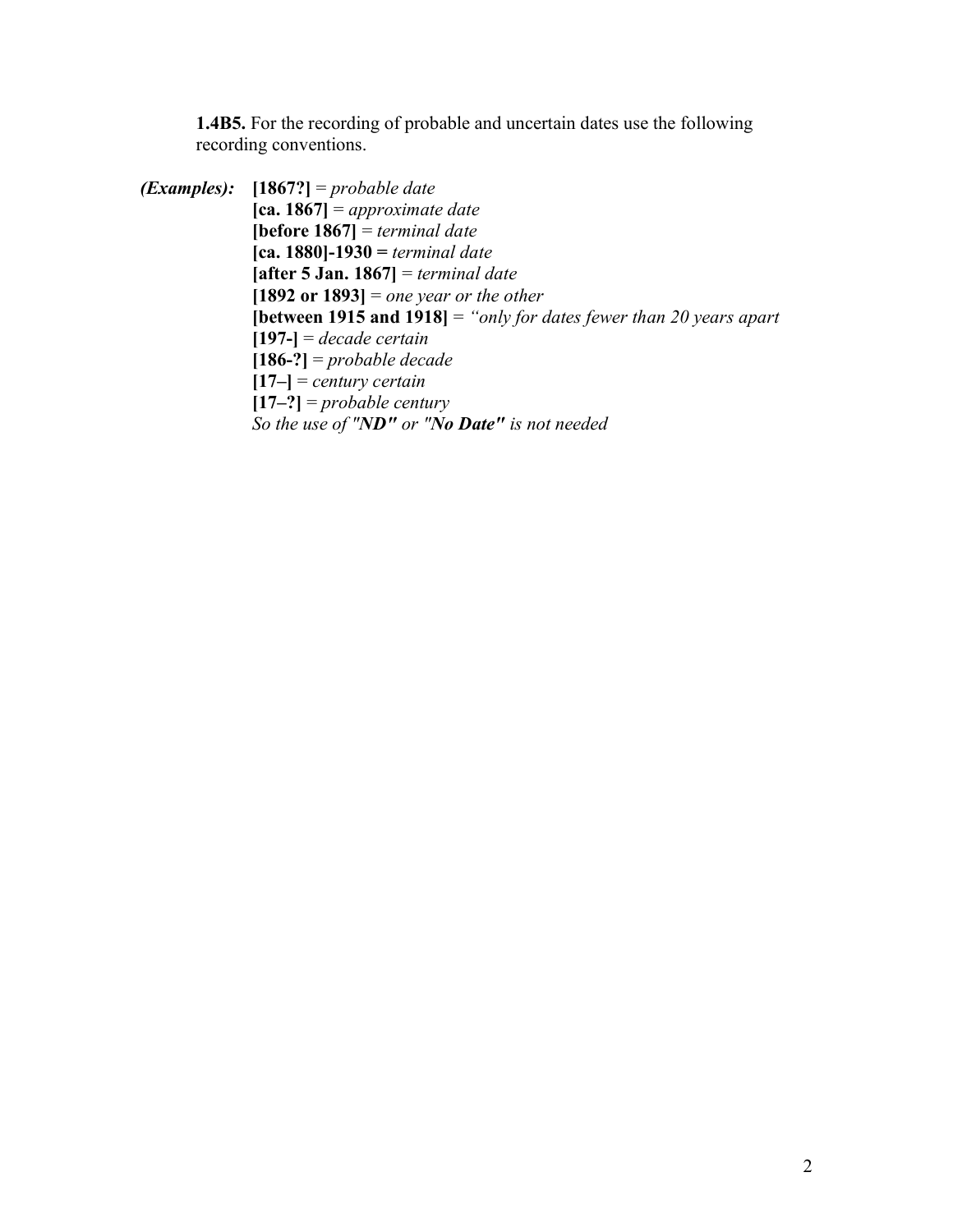**4. Extent, other physical details and dimensions:** *(see RAD Rules 1.5 and 4.5)(These* 

*fields can be split to ease standardization) 1 photograph : b&w ; 15 x 20 cm*

*(Examples of extent):*

**2 film reels ca. 1000 photographs 50 technical drawings ca. 800 maps 4 microfiches 1 drawing 1 painting 1 print 1 watercolour**

**1.5B3.** When the unit being described contains parts that fall into more than three special classes of material, give the physical extent plus the specific material designation of the most predominant special class of material followed by the phrase "and other material" and describe the remaining material in a note (see 1.8B9). Omit other physical details and dimensions in this area.

*(Example):* 21 m of textual records and other material Note : Includes 1500 b&w photographs, 19 post cards, 9 posters, 41 maps and 1 microfilm reel (35 mm)

*For Photographs the most used Other physical details are:*

**b&w = Black and White col. = Colour hand col. = Hand Coloured** *(mostly postcards, but some photos)* **sepia toned = Sepia nitrate negative negative print panorama postcard slides**

*(Examples of the use of Other physical details)*

**24 photographs : b&w 1 map : col. 2 photographs : sepia toned 12 photographs : nitrate negatives 12 photographs : b&w, some sepia toned 123 photographs : b&w and col. 36 photographs : col. slides 1 photograph : hand col. Postcard**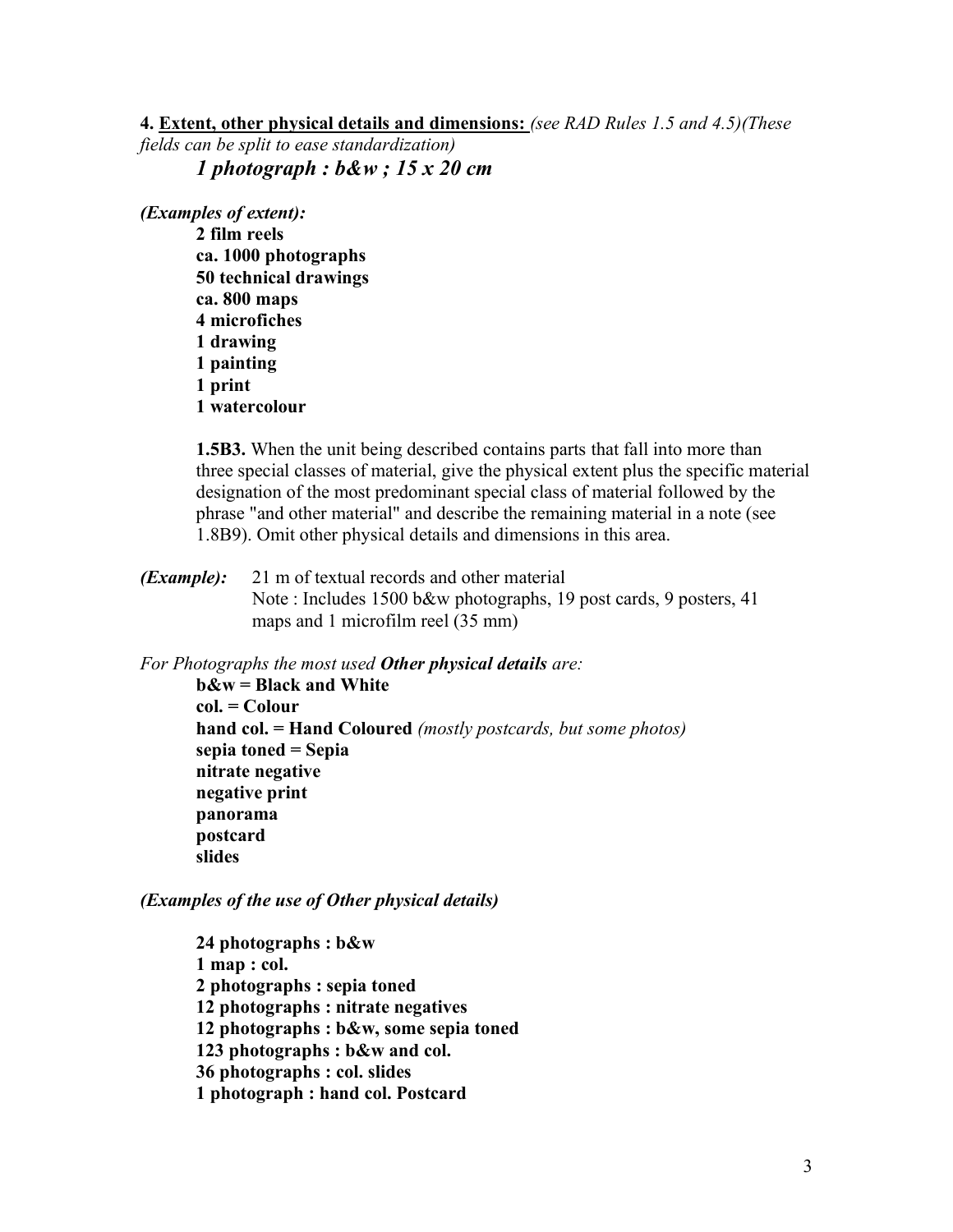#### **2 photographs : b&w panoramas**

*(Of a process is known it can be included)*

**8 photographs : col. (Ilfochrome) 36 photographs : col. slides (Kodachrome) 1 photograph : b&w (daguerreotype) 1 photograph : b&w (tin type)**

#### *Dimensions for photographs*

**4.5D1.** Record the dimensions, of the physical unit(s) being described. Give the dimensions of square or rectilinear physical units in the form **height x width**. The side for height and the side for width are determined with reference to the position in which the graphic material would be viewed. For circular shapes, give the diameter, followed by the abbreviation "**diam**." in parentheses. For oval shapes, give the major and minor axes, followed in parentheses by the word "oval". Give the dimensions of irregular shapes, measured at the greatest points, in the form **height x width, diameter**, or major and minor axes, as most appropriate, followed by the abbreviation "**irreg**." In parentheses. If appropriate, add a word or phrase, which describes the shape. Give the dimensions of containers in the form **height x width x depth**.

## *(Examples of Dimension use)*

#### **8 photographs : col. (Cibachrome) ; 41 x 51 cm 47 photographs : b&w and col. ; 17 x 11 cm**

*Optional addition.* If the size of either dimension of the image area of a physical unit is less than half the same dimension of its sheet, support, etc., or if there is substantial additional information on the sheet (e.g., text), give the size of the image followed by the size of the sheet, support, etc., specified as such.

1 photograph : b&w ; 27 x 18 cm **on sheet** 60 x 28 cm 1 photograph : b&w ; 27 x 18 cm **in mount** 60 x 28 cm

- 1 photograph : b&w ; 27 x 18 cm **in frame** 60 x 28 cm
- 1 photograph : b&w ; 27 x 18 cm **on matte** 60 x 28 cm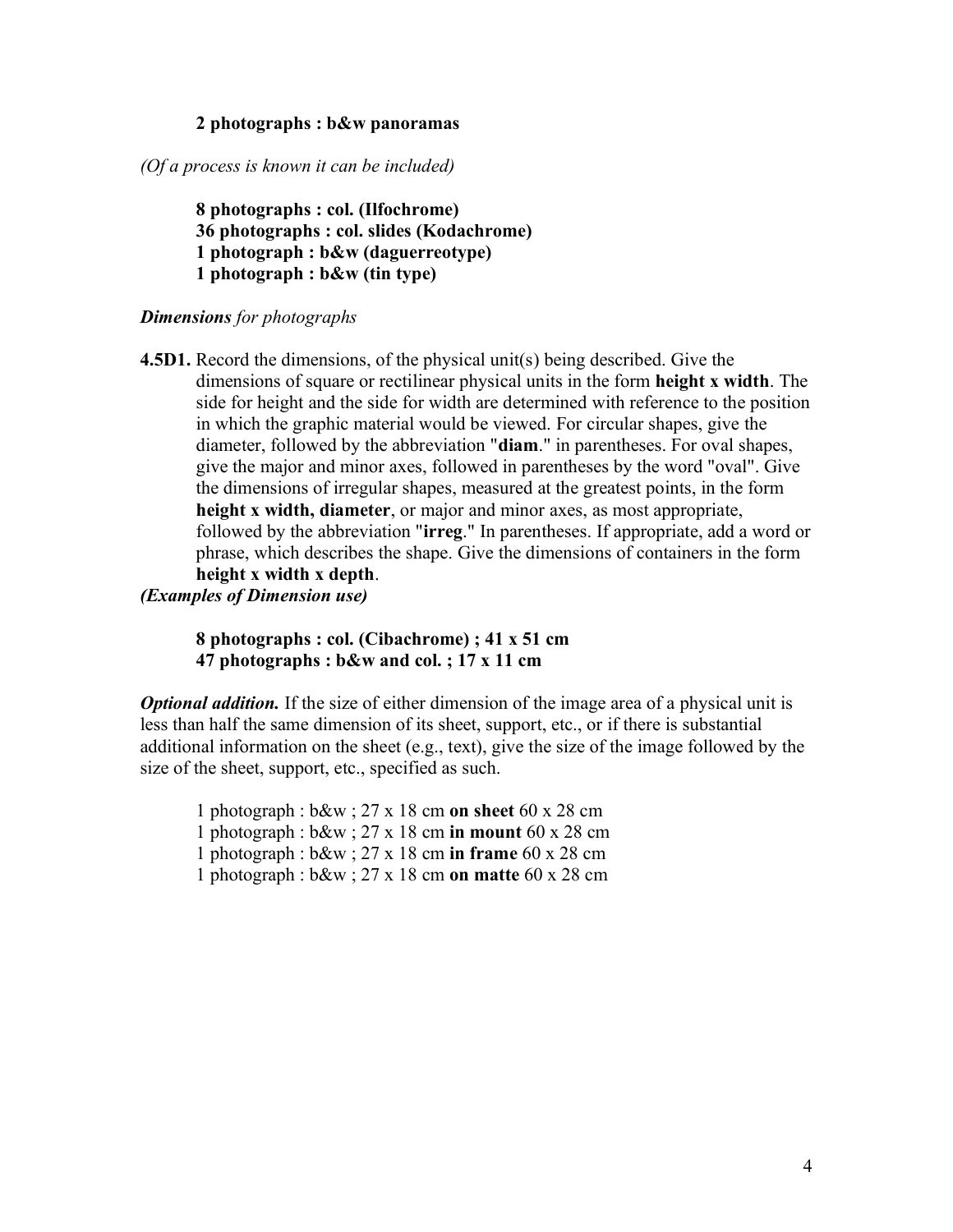**5. Scope and Content:** *(See RAD Rules 1.7D and 4.7D)*

# *(Example) Unidentified lumberjacks with a load of logs on a horse drawn sleigh in a pine forest*

- **1.7D4. Scope and content for an item** *(photograph).* As applicable, give information on the subject matter and form of the item, the data it records, the time period, and the geographical area to which its contents pertain. **The scope and content is discretionary if the title of the item is clear enough.**
- *Basically you are describing what is seen in the photo. If any information in included on the photo then it can be cited. No conjecture about possible identification or antidotal information should appear in this field.*

#### *Example of what should not appear:*

*John Doe worked as a lumberjack from 1905 – 1910 or lumberjack teams worked the forests around Prince Albert.*

## **6. General Notes:** *(See all RAD notes in Rules 4.8B)*

*It is preferred that each Note has a field of its own, but many of the notes will not be used by each item/photo. Some Institutions provide a mix of frequently used notes and the "General Note" Some information may also appear in the Scope and Content.*

## - **4.8B1. Variations in title.**

*(Example)*

o Photographs later published as a series entitled *Views of Prince Albert*

#### - **4.8B2. Source of supplied title proper.**

#### *(Example)*

o Title appears in photographer's handwriting on verso (back) of another copy of the photograph

#### - **4.8B3. Parallel titles and other title information.**

o Make notes on parallel titles and other title information not recorded in the *Title or statement of responsibility area* if they are considered to be important.

## - **4.8B4. Continuation of title.**

## *(Example)*

o Title continues: ... by the grace of God king of England Scotland France and Ireland defender of the faith, &c.

#### - **4.8B5. Caption.**

- o Transcribe a caption, heading, or motto if different from the title recorded in the *title and statement of responsibility area*.
- **4.8B6. Statement(s) of responsibility.**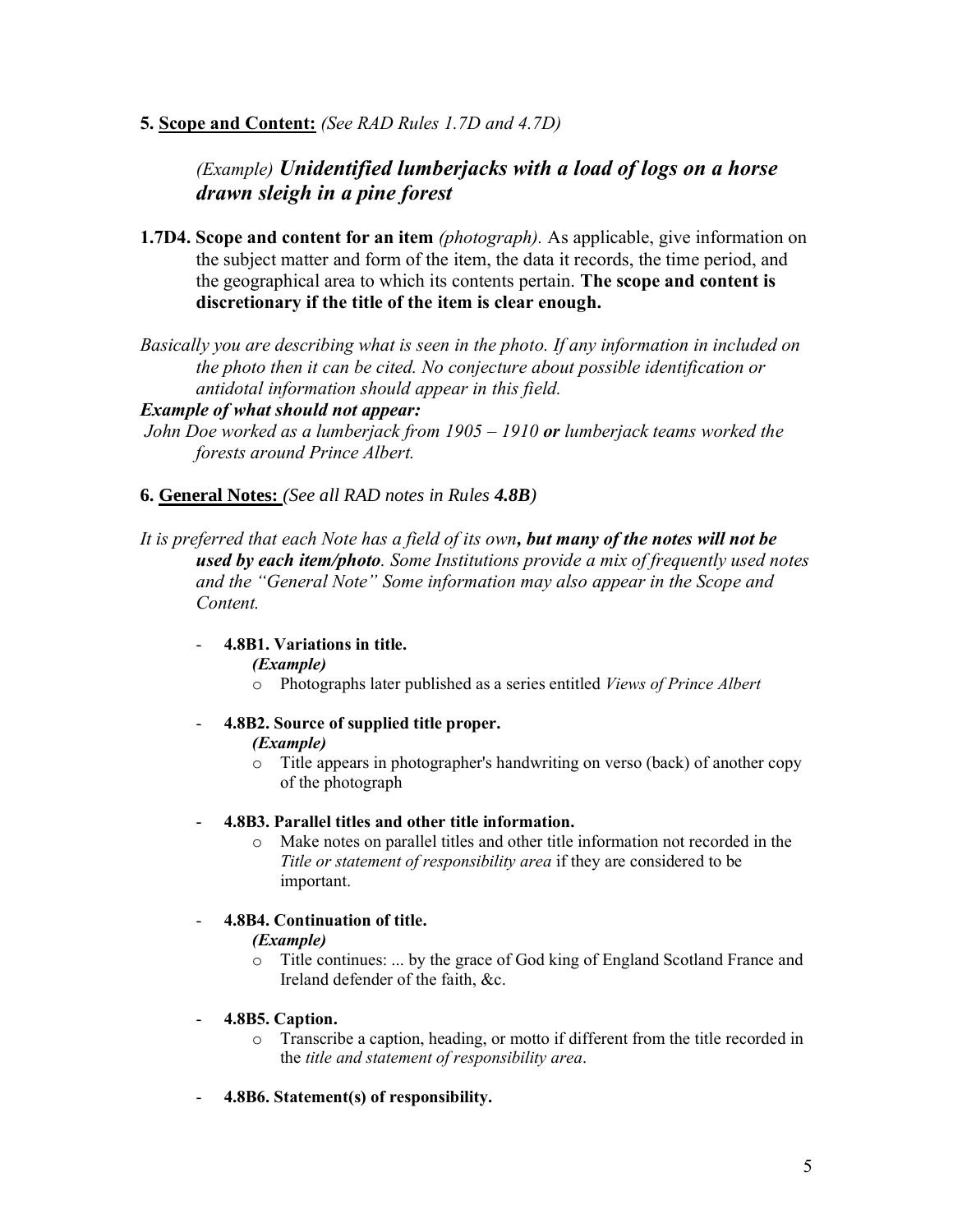#### *(Example)*

o Photograph hand-coloured by Elva MacAskill

#### - **4.8B7. Signatures and inscriptions.**

o Note signatures, inscriptions, or monograms, etc., which appear on the unit being described. Indicate where such signatures and inscriptions appear.

#### *(Examples)*

- Inscribed in pencil on upper right corner of front: R.S. Cassels, Xmas 1894, Toronto
- **Inscribed in pencil, recto (front), lower right: Allan/Make thinner/** $\&$ we've got it./Jim

#### - **4.8B8. Attributions and conjectures.**

#### *(Example)*

o Variously attributed to Mathew B. Brady and Timothy O'Sullivan. Possibly photographed by Notman Studio

(*This is where the "John Doe" statement would go with a citation of where the information was gathered. (Variously attributed to Mrs. Doe and Henderson's Directory 1910))*

#### - **4.8B9. Edition.**

*(Example)*

o Eaton's Catalogue, 1925 Volume 3, page 235

## - **4.8B10a. Date(s) of accumulation or collection**

*(Example)* 

- o Photographs were collected by Bill Smiley during his time as……
- o Postcards were accumulated by Jane Smith from 1910-1980

#### - **4.8B11. Physical description.**

- o Make notes on important physical details **that are not included** in the *Other physical details area, or elsewhere in the description*, especially if these affect the use of the unit being described.
	- Distinguish between different generations of material, e.g., between vintage and modern or contemporary photographs.
	- Note important colour characteristics of the unit being described that **are not included** in the *Other physical details area*.
	- Make an explanatory note about when hand colouring was done  $\blacksquare$ after the image was originally issued.
	- $\blacksquare$ Describe watermarks, trademarks, studio imprints, remarques, etc., in relation to the printer, publisher, creator, owner, or the paper.

#### *(Examples)*

- Sheet trimmed to plate mark
- Modern silver gelatin print from original negative made 1915.
- Modern photographs from copy negatives of the original photographs.
- Hand colouring done in the 20th century
- Photographer's stamp on verso
- Watermark: Fleur-de-lis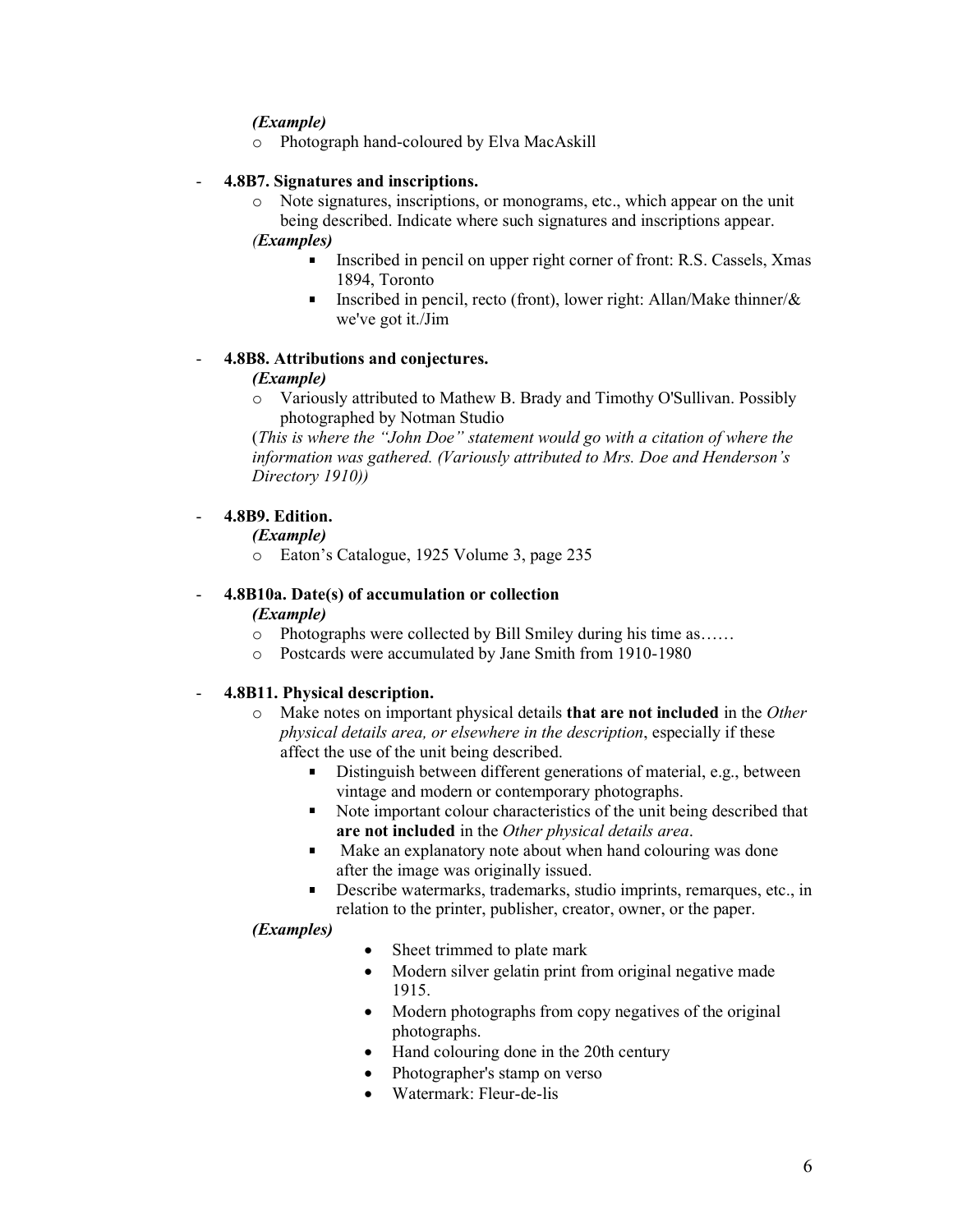#### o **4.8B11a. Physical condition.**

## *(Example)*

- Emulsion flaking
- Cracked due to unrolling  $\blacksquare$
- $\blacksquare$ Creased in center

## o **4.8B11b. Conservation.**

#### *(Examples)*

- **Print dismounted, tear repaired, and print remounted, 13 May 1979**
- $\mathbf{r}$ Album pages were detached from their original bindings, encapsulated in Mylar, and rebound, 1988

## o **4.8B11c. Accompanying material.**

## *(Examples)*

- Accompanied by plot plan showing location of tombstones photographed
- Accompanied by identification key  $\blacksquare$

## - **4.8B12. Publisher's series.**

## *(Examples)*

- o Originally issued in the publisher's series: British steam trains
- o Publisher's series title on container: Painters of Canada series

## - **4.8B13. Alpha-numeric designations.**

## *(Examples)*

- o Original negative no. 64260
- o Previous Archives number A-231
- o Photographer's number 674

## - **4.8B14. Immediate source of acquisition.**

## *(Examples)*

- o Donated by John Meagher, brother of the artist, 1988
- o Purchased in 1978, in cooperation with the Nova Scotia Museum, with the assistance of a grant from the Minister of Communications under the terms of the Cultural Property Export and Import Act
- o Bequest of J.H.P. Daman, 1979

o

## - **4.8B15. Arrangement.**

## *(Examples)*

o The photographer's original arrangement and most of his numbering system have been lost, due to rearrangement and re-numbering of his negatives by two successive owners. An employee of one of these later owners randomly numbered and listed the negatives, which, for sake of convenience, the Archives has retained as its system of arrangement and numbering

## - **4.8B16. Language.**

## *(Example)*

- o Captions on verso (back) in English, and Russian
- **4.8B17. Originals and reproductions.**